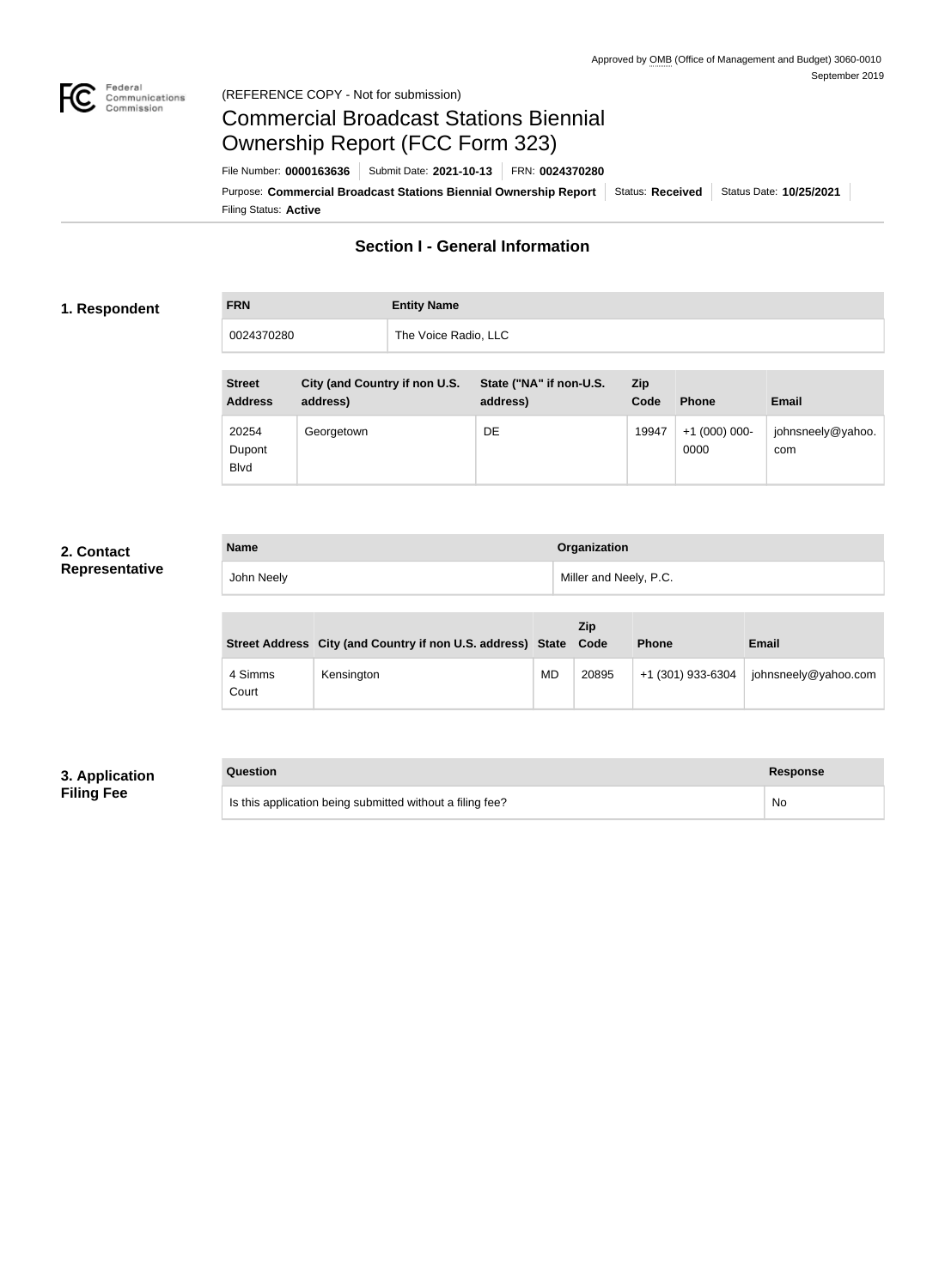| <b>Fees</b> | <b>Application Type</b> | <b>Form Number</b> | <b>Fee Code</b> | Quantity | <b>Fee Amount</b> | <b>Subtotal</b> |
|-------------|-------------------------|--------------------|-----------------|----------|-------------------|-----------------|
|             | Biennial                | Form 323           | <b>MAR</b>      | 6        | 85                | \$510.00        |
|             |                         |                    |                 |          | Total             | \$510.00        |

## **4. Nature of Respondent**

| (a) Provide the following information about the Respondent: |                           |  |
|-------------------------------------------------------------|---------------------------|--|
| <b>Relationship to stations/permits</b>                     | Licensee                  |  |
| <b>Nature of Respondent</b>                                 | Limited liability company |  |

**(b) Provide the following information about this report:**

| <b>Purpose</b> | Biennial                                                                                                                                                                               |
|----------------|----------------------------------------------------------------------------------------------------------------------------------------------------------------------------------------|
| "As of" date   | 10/01/2021                                                                                                                                                                             |
|                | When filing a biennial ownership report or validating<br>and resubmitting a prior biennial ownership report, this<br>date must be Oct. 1 of the year in which this report is<br>filed. |

## **5. Licensee(s) and Station(s)**

#### **Respondent is filing this report to cover the following Licensee(s) and station(s):**

| Licensee/Permittee Name | <b>FRN</b> |
|-------------------------|------------|
| The Voice Radio, LLC    | 0024370280 |

| Fac. ID No. | <b>Call Sign</b> | <b>City</b>          | <b>State</b> | <b>Service</b> |
|-------------|------------------|----------------------|--------------|----------------|
| 16661       | <b>WKDB</b>      | <b>LAUREL</b>        | DE.          | FM             |
| 25007       | <b>WJWL</b>      | <b>GEORGETOWN</b>    | <b>DE</b>    | AM             |
| 30858       | <b>WJKI-FM</b>   | <b>BETHANY BEACH</b> | DE           | FM             |
| 53485       | <b>WJKI</b>      | <b>SALISBURY</b>     | MD           | AM             |
| 53993       | <b>WZEB</b>      | <b>OCEAN VIEW</b>    | <b>DE</b>    | FM             |
| 198742      | WKHI             | <b>NEWARK</b>        | MD           | FM             |

## **Section II – Biennial Ownership Information**

**1. 47 C.F.R. Section 73.3613 and Other Documents**

Licensee Respondents that hold authorizations for one or more full power television, AM, and/or FM stations should list all contracts and other instruments set forth in 47 C.F.R. Section 73.3613(a) through (c) for the facility or facilities listed on this report. In addition, attributable Local Marketing Agreements (LMAs) and attributable Joint Sales Agreements (JSAs) must be disclosed by the licensee of the brokering station on its ownership report. If the agreement is an attributable LMA, an attributable JSA, or a network affiliation agreement, check the appropriate box. Otherwise, select "Other." Non-Licensee Respondents, as well as Licensee Respondents that only hold authorizations for Class A television and/or low power television stations, should select "Not Applicable" in response to this question.

| Document Information                  |                                |  |  |
|---------------------------------------|--------------------------------|--|--|
| Description of contract or instrument | <b>LLC operating Agreement</b> |  |  |
| Parties to contract or instrument     | State of Delaware/ licensee    |  |  |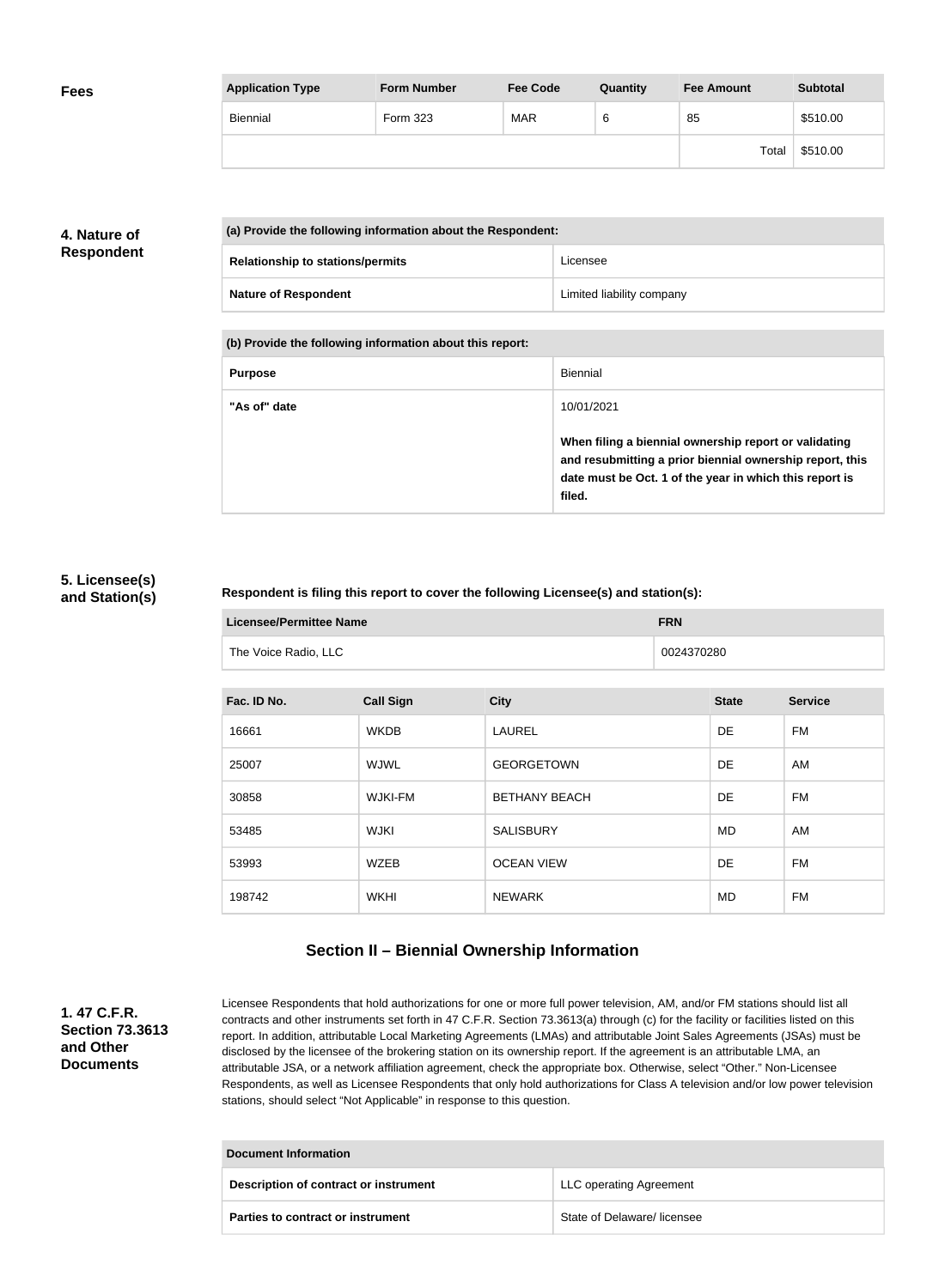| Date of execution                               | 10/2015                                            |
|-------------------------------------------------|----------------------------------------------------|
| Date of expiration                              | No expiration date                                 |
| <b>Agreement type</b><br>(check all that apply) | Other<br><b>Agreement Type: formation document</b> |

#### **2. Ownership Interests**

**(a)** Ownership Interests. This Question requires Respondents to enter detailed information about ownership interests by generating a series of subforms. Answer each question on each subform. The first subform listing should be for the Respondent itself. If the Respondent is not a natural person, also list each of the officers, directors, stockholders, non-insulated partners, non-insulated members, and any other persons or entities with a direct attributable interest in the Respondent pursuant to the standards set forth in 47 C.F.R. Section 73.3555. (A "direct" interest is one that is not held through any intervening companies or entities.) List each interest holder with a direct attributable interest in the Respondent separately.

Leave the percentage of total assets (Equity Debt Plus) field blank for an interest holder unless that interest holder has an attributable interest in the Respondent solely on the basis of the Commission's Equity Debt Plus attribution standard, 47 C.F.R. Section 73.3555, Note 2(i).

In the case of vertical or indirect ownership structures, list only those interests in the Respondent that also represent an attributable interest in the Licensee(s) for which the report is being submitted.

Entities that are part of an organizational structure that includes holding companies or other forms of indirect ownership must file separate ownership reports. In such a structure do not report, or file a separate report for, any interest holder that does not have an attributable interest in the Licensee(s) for which the report is being submitted.

Please see the Instructions for further detail concerning interests that must be reported in response to this question.

The Respondent must provide an FCC Registration Number for each interest holder reported in response to this question. Please see the Instructions for detailed information and guidance concerning this requirement.

| <b>FRN</b>                                              | 0024370280                                              |                      |                                   |  |
|---------------------------------------------------------|---------------------------------------------------------|----------------------|-----------------------------------|--|
| <b>Entity Name</b>                                      | The Voice Radio, LLC                                    |                      |                                   |  |
| <b>Address</b>                                          | PO Box                                                  |                      |                                   |  |
|                                                         | <b>Street 1</b>                                         | 20254 Dupont Blvd    |                                   |  |
|                                                         | <b>Street 2</b>                                         |                      |                                   |  |
|                                                         | <b>City</b>                                             | Georgetown           |                                   |  |
|                                                         | State ("NA" if non-U.S.<br>address)                     | DE                   |                                   |  |
|                                                         | <b>Zip/Postal Code</b>                                  | 19947                |                                   |  |
|                                                         | Country (if non-U.S.<br>address)                        | <b>United States</b> |                                   |  |
| <b>Listing Type</b>                                     | Respondent                                              |                      |                                   |  |
| <b>Positional Interests</b><br>(check all that apply)   | Respondent                                              |                      |                                   |  |
| <b>Tribal Nation or Tribal</b><br><b>Entity</b>         | Interest holder is not a Tribal nation or Tribal entity |                      |                                   |  |
| <b>Interest Percentages</b><br>(enter percentage values | Voting                                                  | 0.0%                 | <b>Jointly Held?</b><br><b>No</b> |  |
| from 0.0 to 100.0)                                      | <b>Equity</b>                                           | 0.0%                 |                                   |  |
|                                                         | <b>Total assets (Equity Debt</b><br>Plus)               | 0.0%                 |                                   |  |

# **Ownership Information**

**Does interest holder have an attributable interest in one or more broadcast stations** No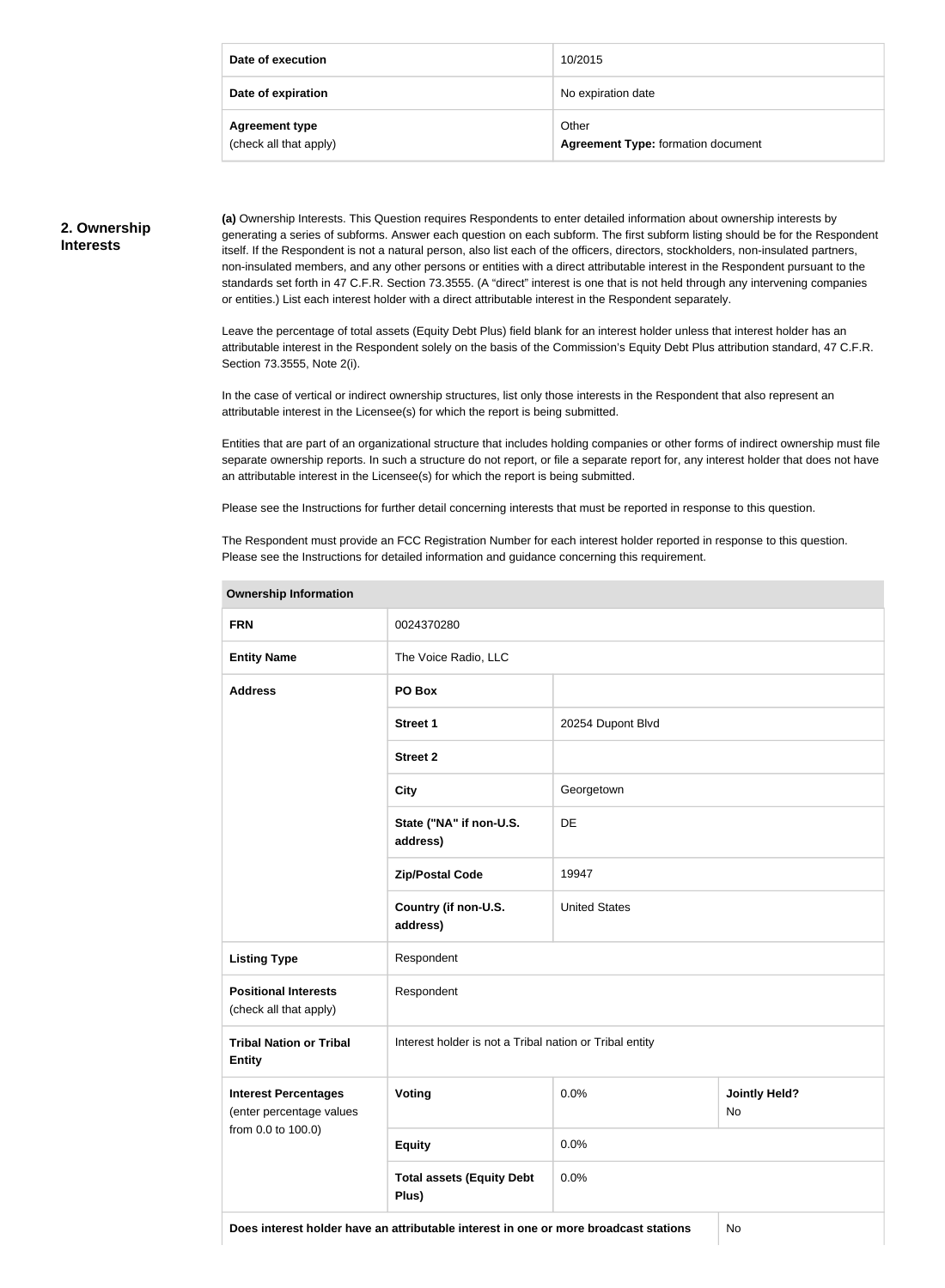| <b>Ownership Information</b>                              |                                                                                      |                      |                            |  |  |
|-----------------------------------------------------------|--------------------------------------------------------------------------------------|----------------------|----------------------------|--|--|
| <b>FRN</b>                                                | 0027285626                                                                           |                      |                            |  |  |
| <b>Name</b>                                               | <b>Edwin Andrade</b>                                                                 |                      |                            |  |  |
| <b>Address</b>                                            | PO Box                                                                               |                      |                            |  |  |
|                                                           | <b>Street 1</b>                                                                      | 20254 Dupont Blvd    |                            |  |  |
|                                                           | <b>Street 2</b>                                                                      |                      |                            |  |  |
|                                                           | <b>City</b>                                                                          | Georgetown           |                            |  |  |
|                                                           | State ("NA" if non-U.S.<br>address)                                                  | <b>DE</b>            |                            |  |  |
|                                                           | <b>Zip/Postal Code</b>                                                               | 19947                |                            |  |  |
|                                                           | Country (if non-U.S.<br>address)                                                     | <b>United States</b> |                            |  |  |
| <b>Listing Type</b>                                       | Other Interest Holder                                                                |                      |                            |  |  |
| <b>Positional Interests</b><br>(check all that apply)     | LC/LLC/PLLC Member                                                                   |                      |                            |  |  |
| Citizenship, Gender,                                      | <b>Citizenship</b>                                                                   | <b>US</b>            |                            |  |  |
| <b>Ethnicity, and Race</b><br><b>Information (Natural</b> | Gender                                                                               | Male                 |                            |  |  |
| <b>Persons Only)</b>                                      | <b>Ethnicity</b>                                                                     | Hispanic or Latino   |                            |  |  |
|                                                           | Race                                                                                 | White                |                            |  |  |
| <b>Interest Percentages</b><br>(enter percentage values   | Voting                                                                               | 74.0%                | <b>Jointly Held?</b><br>No |  |  |
| from 0.0 to 100.0)                                        | <b>Equity</b>                                                                        | 74.0%                |                            |  |  |
|                                                           | <b>Total assets (Equity Debt</b><br>Plus)                                            | 74.0%                |                            |  |  |
|                                                           | Does interest holder have an attributable interest in one or more broadcast stations |                      | No                         |  |  |

**that do not appear on this report?**

| <b>Ownership Information</b> |                                     |                      |
|------------------------------|-------------------------------------|----------------------|
| <b>FRN</b>                   | 0027285816                          |                      |
| <b>Name</b>                  | Victor Andrade                      |                      |
| <b>Address</b>               | PO Box                              |                      |
|                              | Street 1                            | 20254 Dupont Blvd    |
|                              | <b>Street 2</b>                     |                      |
|                              | <b>City</b>                         | Georgetown           |
|                              | State ("NA" if non-U.S.<br>address) | DE                   |
|                              | <b>Zip/Postal Code</b>              | 19947                |
|                              | Country (if non-U.S.<br>address)    | <b>United States</b> |
|                              |                                     |                      |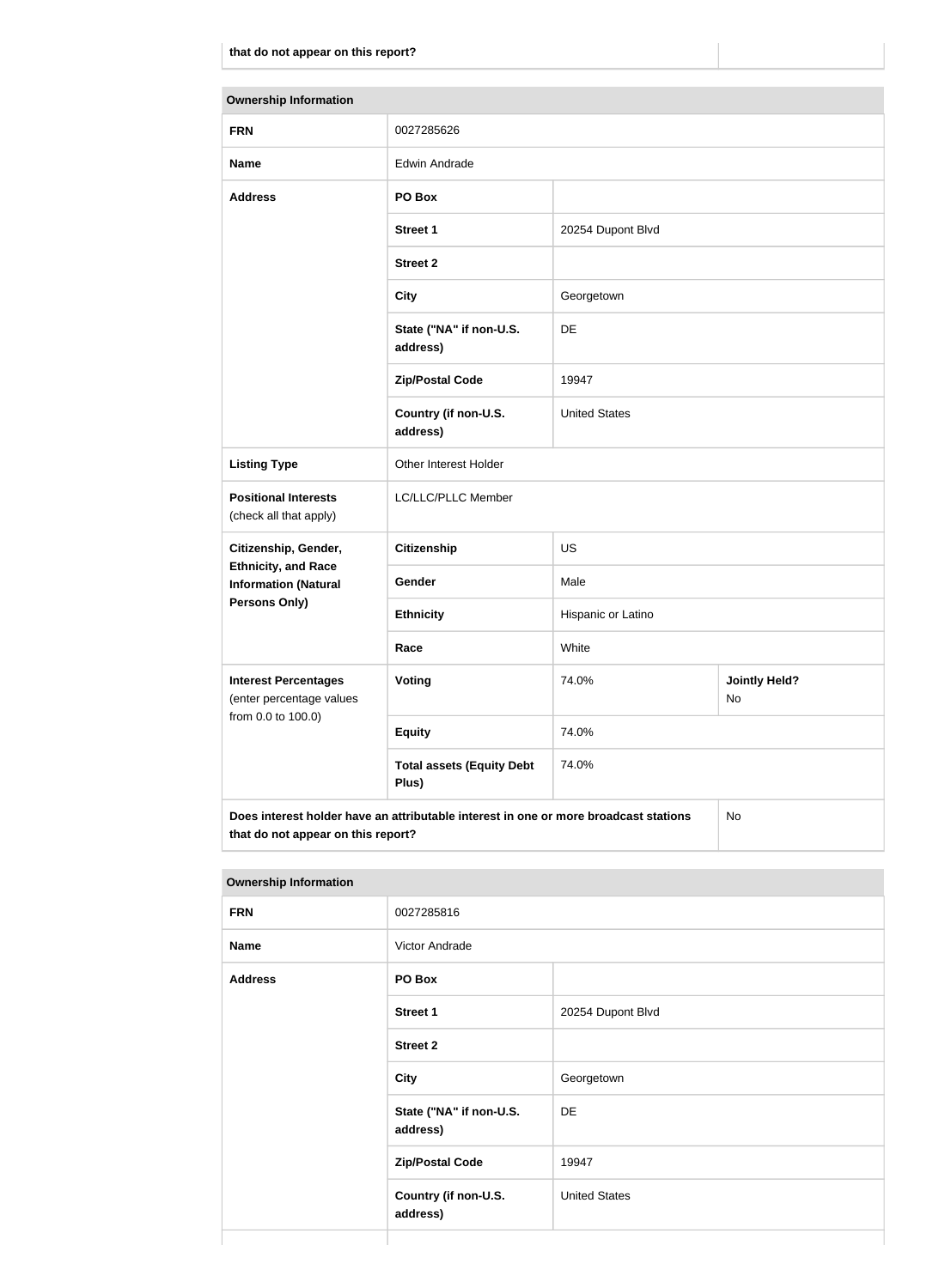| <b>Listing Type</b>                                                                                                        | <b>Other Interest Holder</b>              |                        |                                   |
|----------------------------------------------------------------------------------------------------------------------------|-------------------------------------------|------------------------|-----------------------------------|
| <b>Positional Interests</b><br>(check all that apply)                                                                      | <b>LC/LLC/PLLC Member</b>                 |                        |                                   |
| Citizenship, Gender,<br><b>Ethnicity, and Race</b><br><b>Information (Natural</b><br><b>Persons Only)</b>                  | <b>Citizenship</b>                        | <b>US</b>              |                                   |
|                                                                                                                            | Gender                                    | Male                   |                                   |
|                                                                                                                            | <b>Ethnicity</b>                          | Not Hispanic or Latino |                                   |
|                                                                                                                            | Race                                      | White                  |                                   |
| <b>Interest Percentages</b><br>(enter percentage values                                                                    | <b>Voting</b>                             | 1.0%                   | <b>Jointly Held?</b><br><b>No</b> |
| from 0.0 to 100.0)                                                                                                         | <b>Equity</b>                             | 1.0%                   |                                   |
|                                                                                                                            | <b>Total assets (Equity Debt</b><br>Plus) | 1.0%                   |                                   |
| Does interest holder have an attributable interest in one or more broadcast stations<br>that do not appear on this report? |                                           |                        | <b>No</b>                         |

#### **Ownership Information**

| <b>FRN</b>                                                                                                | 0027285774                                                                           |                      |                            |
|-----------------------------------------------------------------------------------------------------------|--------------------------------------------------------------------------------------|----------------------|----------------------------|
| <b>Name</b>                                                                                               | Silvia Short                                                                         |                      |                            |
| <b>Address</b>                                                                                            | PO Box                                                                               |                      |                            |
|                                                                                                           | <b>Street 1</b>                                                                      | 20254 Dupont Blvd    |                            |
|                                                                                                           | <b>Street 2</b>                                                                      |                      |                            |
|                                                                                                           | <b>City</b>                                                                          | Georgetown           |                            |
|                                                                                                           | State ("NA" if non-U.S.<br>address)                                                  | DE                   |                            |
|                                                                                                           | <b>Zip/Postal Code</b>                                                               | 19947                |                            |
|                                                                                                           | Country (if non-U.S.<br>address)                                                     | <b>United States</b> |                            |
| <b>Listing Type</b>                                                                                       | Other Interest Holder                                                                |                      |                            |
| <b>Positional Interests</b><br>(check all that apply)                                                     | LC/LLC/PLLC Member                                                                   |                      |                            |
| Citizenship, Gender,<br><b>Ethnicity, and Race</b><br><b>Information (Natural</b><br><b>Persons Only)</b> | <b>Citizenship</b>                                                                   | <b>US</b>            |                            |
|                                                                                                           | Gender                                                                               | Female               |                            |
|                                                                                                           | <b>Ethnicity</b>                                                                     | Hispanic or Latino   |                            |
|                                                                                                           | Race                                                                                 | White                |                            |
| <b>Interest Percentages</b><br>(enter percentage values                                                   | Voting                                                                               | 15.0%                | <b>Jointly Held?</b><br>No |
| from 0.0 to 100.0)                                                                                        | <b>Equity</b>                                                                        | 15.0%                |                            |
|                                                                                                           | <b>Total assets (Equity Debt</b><br>Plus)                                            | 15.0%                |                            |
| that do not appear on this report?                                                                        | Does interest holder have an attributable interest in one or more broadcast stations |                      | <b>No</b>                  |
|                                                                                                           |                                                                                      |                      |                            |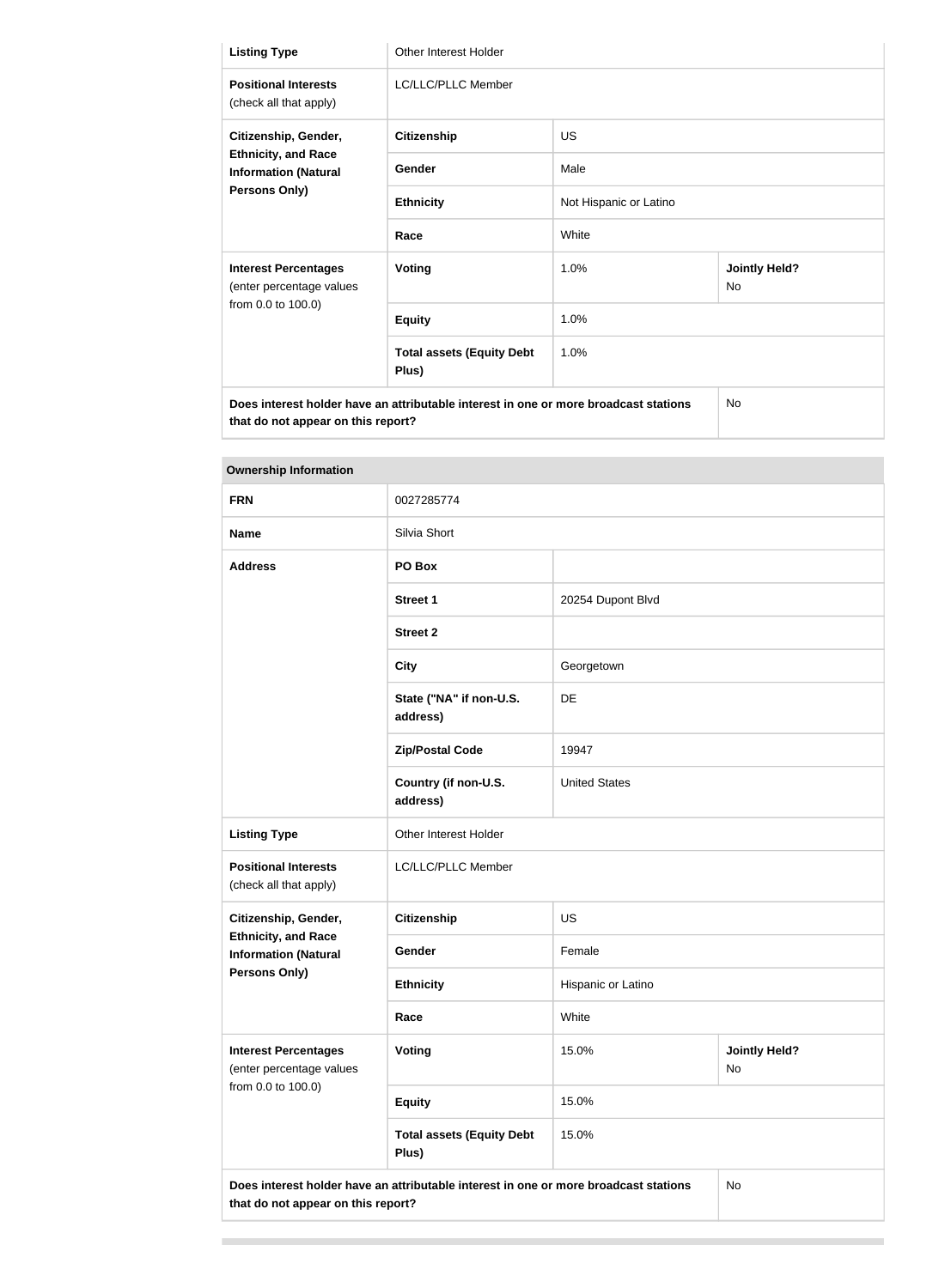| <b>Ownership Information</b>                                                      |                                                                                      |                        |                            |
|-----------------------------------------------------------------------------------|--------------------------------------------------------------------------------------|------------------------|----------------------------|
| <b>FRN</b>                                                                        | 0027285865                                                                           |                        |                            |
| <b>Name</b>                                                                       | Ana L. Subia                                                                         |                        |                            |
| <b>Address</b>                                                                    | PO Box                                                                               |                        |                            |
|                                                                                   | <b>Street 1</b>                                                                      | 20254 Dupont Blvd      |                            |
|                                                                                   | <b>Street 2</b>                                                                      |                        |                            |
|                                                                                   | <b>City</b>                                                                          | Georgetown             |                            |
|                                                                                   | State ("NA" if non-U.S.<br>address)                                                  | <b>DE</b>              |                            |
|                                                                                   | <b>Zip/Postal Code</b>                                                               | 19947                  |                            |
|                                                                                   | Country (if non-U.S.<br>address)                                                     | <b>United States</b>   |                            |
| <b>Listing Type</b>                                                               | Other Interest Holder                                                                |                        |                            |
| <b>Positional Interests</b><br>(check all that apply)                             | LC/LLC/PLLC Member                                                                   |                        |                            |
| Citizenship, Gender,<br><b>Ethnicity, and Race</b><br><b>Information (Natural</b> | <b>Citizenship</b>                                                                   | <b>US</b>              |                            |
|                                                                                   | Gender                                                                               | Female                 |                            |
| <b>Persons Only)</b>                                                              | <b>Ethnicity</b>                                                                     | Not Hispanic or Latino |                            |
|                                                                                   | Race                                                                                 | White                  |                            |
| <b>Interest Percentages</b><br>(enter percentage values                           | <b>Voting</b>                                                                        | 10.0%                  | <b>Jointly Held?</b><br>No |
| from 0.0 to 100.0)                                                                | <b>Equity</b>                                                                        | 10.0%                  |                            |
|                                                                                   | <b>Total assets (Equity Debt</b><br>Plus)                                            | 10.0%                  |                            |
| that do not appear on this report?                                                | Does interest holder have an attributable interest in one or more broadcast stations |                        | No                         |
|                                                                                   |                                                                                      |                        |                            |
|                                                                                   |                                                                                      |                        |                            |

| (b) Respondent certifies that any interests, including equity, financial, or voting | Yes |
|-------------------------------------------------------------------------------------|-----|
| interests, not reported in this filing are non-attributable.                        |     |
| If "No," submit as an exhibit an explanation.                                       |     |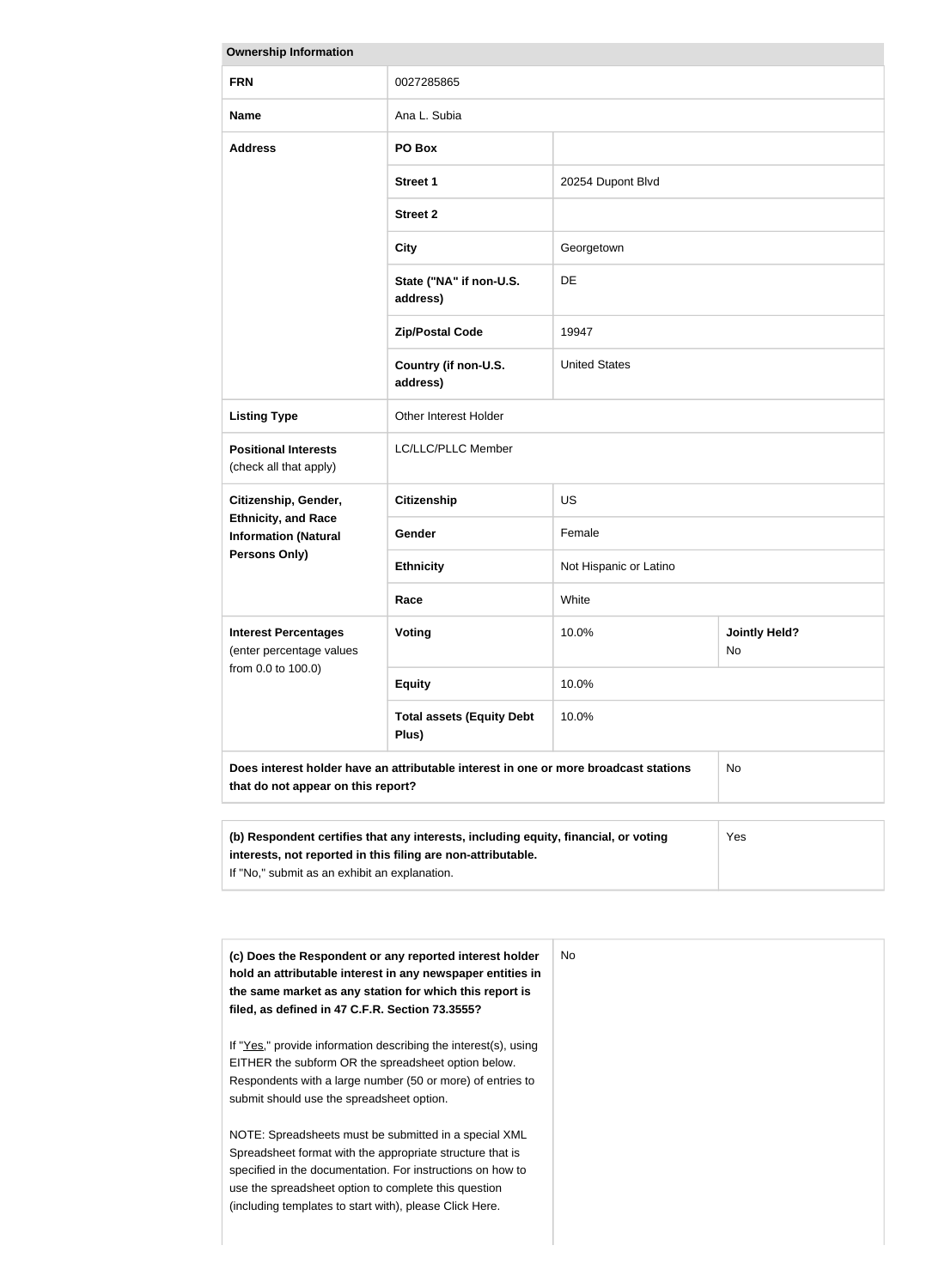|                                                                                                             | If using the subform, leave the percentage of total assets<br>(Equity Debt Plus) field blank for an interest holder unless<br>that interest holder has an attributable interest in the<br>newspaper entity solely on the basis of the Commission's<br>Equity Debt Plus attribution standard, 47 C.F.R. Section<br>73.3555, Note 2(i). If using an XML Spreadsheet, enter "NA"<br>into the percentage of total assets (Equity Debt Plus) field<br>for an interest holder unless that interest holder has an<br>attributable interest in the newspaper entity solely on the<br>basis of the Commission's Equity Debt Plus attribution |
|-------------------------------------------------------------------------------------------------------------|-------------------------------------------------------------------------------------------------------------------------------------------------------------------------------------------------------------------------------------------------------------------------------------------------------------------------------------------------------------------------------------------------------------------------------------------------------------------------------------------------------------------------------------------------------------------------------------------------------------------------------------|
|                                                                                                             |                                                                                                                                                                                                                                                                                                                                                                                                                                                                                                                                                                                                                                     |
|                                                                                                             |                                                                                                                                                                                                                                                                                                                                                                                                                                                                                                                                                                                                                                     |
| The Respondent must provide an FCC Registration Number                                                      |                                                                                                                                                                                                                                                                                                                                                                                                                                                                                                                                                                                                                                     |
| for each interest holder reported in response to this                                                       |                                                                                                                                                                                                                                                                                                                                                                                                                                                                                                                                                                                                                                     |
| question. Please see the Instructions for detailed information<br>and guidance concerning this requirement. |                                                                                                                                                                                                                                                                                                                                                                                                                                                                                                                                                                                                                                     |

**(d) Are any of the individuals listed as an attributable interest holder in the Respondent married to each other or related to each other as parentchild or as siblings?** Yes

If "Yes," provide the following information for each such the relationship.

#### **Family Relationships**

| <b>FRN</b>   | 0027285626 | <b>Name</b> | Edwin Andrade  |
|--------------|------------|-------------|----------------|
| <b>FRN</b>   | 0027285816 | <b>Name</b> | Victor Andrade |
| Relationship | Siblings   |             |                |

#### **Family Relationships**

| <b>FRN</b>   | 0027285865 | <b>Name</b> | Ana L Subia   |
|--------------|------------|-------------|---------------|
| <b>FRN</b>   | 0027285626 | <b>Name</b> | Edwin Andrade |
| Relationship | Spouses    |             |               |

| (e) Is Respondent seeking an attribution exemption for any officer or director with<br>duties wholly unrelated to the Licensee(s)?                                                                  | No |
|-----------------------------------------------------------------------------------------------------------------------------------------------------------------------------------------------------|----|
| If "Yes," complete the information in the required fields and submit an Exhibit fully describing<br>that individual's duties and responsibilities, and explaining why that individual should not be |    |
| attributed an interest.                                                                                                                                                                             |    |

#### **3. Organizational Chart (Licensees Only)**

Attach a flowchart or similar document showing the Licensee's vertical ownership structure including the Licensee and all entities that have attributable interests in the Licensee. Licensees with a single parent entity may provide a brief explanatory textual Exhibit in lieu of a flowchart or similar document. Licensees without parent entities should so indicate in a textual Exhibit.

**Non-Licensee Respondents should select "N/A" in response to this question.**

licensee has no parent entity

## **Section III - Certification**

| <b>Certification</b> | <b>Section</b>                  | Question | Response |
|----------------------|---------------------------------|----------|----------|
|                      | <b>Authorized Party to Sign</b> |          |          |